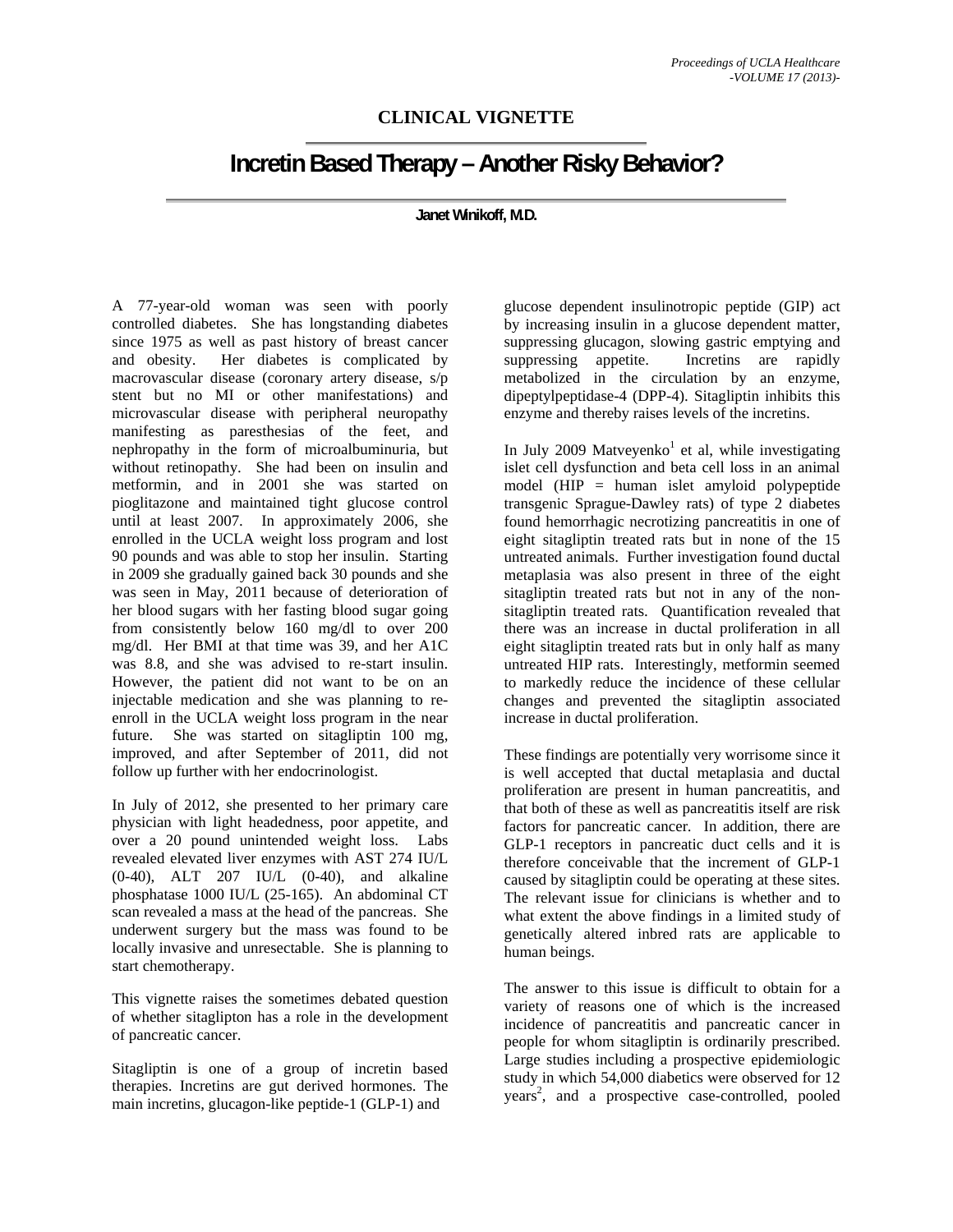analysis of 12 studies covering 1,621 cases of pancreatic cancer and  $1,719$  match controls<sup>3</sup> found that diabetes is a significant risk factor for the development of pancreatic cancer. In addition, a retrospective study of human pancreases obtained from autopsies $4$  found that both diabetes and obesity were risk factors for pancreatic ductal cell replication with diabetes increasing pancreatic duct replication fourfold and obesity causing a tenfold replication of pancreatic duct cells. The underlying increased incidence of pancreatic ductal proliferation, pancreatitis, and pancreatic cancer in patients with obesity or type 2 diabetes makes it more difficult to attribute any increase in those medical problems in patients on sitagliptin to the medication, rather than to the underlying diabetes or obesity for which it was prescribed.

Nonetheless, there is evidence that a variety of diabetic medicines have an impact on the incidence of pancreatic cancer. A hospital based case-control study conducted at M.D. Anderson from 2004-2008<sup>5</sup> looked at patients with pancreatic cancer with and without diabetes, controls with and without diabetes, other risk factors, and diabetic medications which had been used. Diabetes per se, consistent with the studies cited above, was associated with a more than doubling of the risk of pancreatic cancer. A weak but significant risk was also conferred by long term  $(55$ years) use of insulin. The correlation with use of thiazolidinediones (TZD's) did not reach statistical significance and the data on insulin secretagogues (sulfonylureas and meglitinides) was not consistent and was felt to warrant further study. Interestingly, a category of "other drugs" which included dipeptidyl dipeptidase-4 inhibitors such as sitagliptin as well as glucagon-like peptide analogues among others did not have any association with the incidence of pancreatic cancer. By contrast the use of metformin was clearly associated with a reduction in the incidence of pancreatic cancer.

A retrospective cohort study $6$  which involved a group of 62,809 patients from a data base of 300 general practices from the UK covering 2.26 million living patients over a period of approximately 7 years, also noted the incidence of solid tumors increased in those using sulfonylureas or insulin but was less in those using metformin. Although there were no DPP-4 inhibitors monitored in this study, the use of metformin was associated with the elimination of the increased risk of cancer in those using sulfonylureas.

In yet another approach to sorting out whether sitagliptin might contribute to pancreatic cancer,

Elashoff et al<sup>7</sup> examined the US Food and Drug Administration (FDA) adverse event reporting system (AERS) associated with sitagliptin and exenatide (a GLP-1 mimetic). The use of this data base for calculating the incidence of an adverse event in the population has been discouraged by the FDA on the grounds that it is likely to be inaccurate and has been criticized for multiple reasons<sup>8</sup>. Inaccuracies in this data base may occur from each of the following: reporting is not consistent and may be influenced by the news media, lack of information about comorbidities, lack of verification of events, unknown information regarding drug compliance and co-morbidities. Nonetheless, Elashoff et al went to great lengths to try to control potential sources of inaccuracy by including surveillance of both control drugs and control diagnoses. They concluded that there was a tenfold increase in the rate of pancreatitis and a 2.9 times increase in the rate of pancreatic cancer with the use of incretin based therapy (exenatide and sitagliptin considered together) over the use of other therapies. In contrast, Dore et  $al^9$ used an insurance company data base covering 27,996 people who started exenatide and 16,276 who started sitagliptin and compared them to equal numbers of controls who had started metformin or glyburide. The authors argued that their use of an insurance data base was statistically sounder than the use of the AERS with its known problems. Using this methodology, they did not find an association between the incretin based therapies and the risk of developing pancreatitis.

Other information does support the idea that there is a link between incretin based therapies and pancreatitis and pancreatic cancer<sup>10</sup>. These include German data suggesting that the incidence of pancreatic cancer was very high in exenatide treated patients but not in DPP-4 treated patients. However, the data are subject to question since the duration of treatment (range 2-33 months) with exenatide is shorter than that usually considered necessary for induction of tumors and therefore exenatide might not be the causative factor. Likewise, there is contradictory information from laboratory studies where GLP1 receptors were not found in human pancreatic adenocarcinomas and in which exenatide did not affect the growth rate of pancreatic cell lines. Various animal studies in which mice and non-human primates have been subjected to incretin mimetics at extremely high doses have shown microscopic signs of pancreatitis but no pancreatic cancer or histological signs of proliferative or preneoplastic lesions.